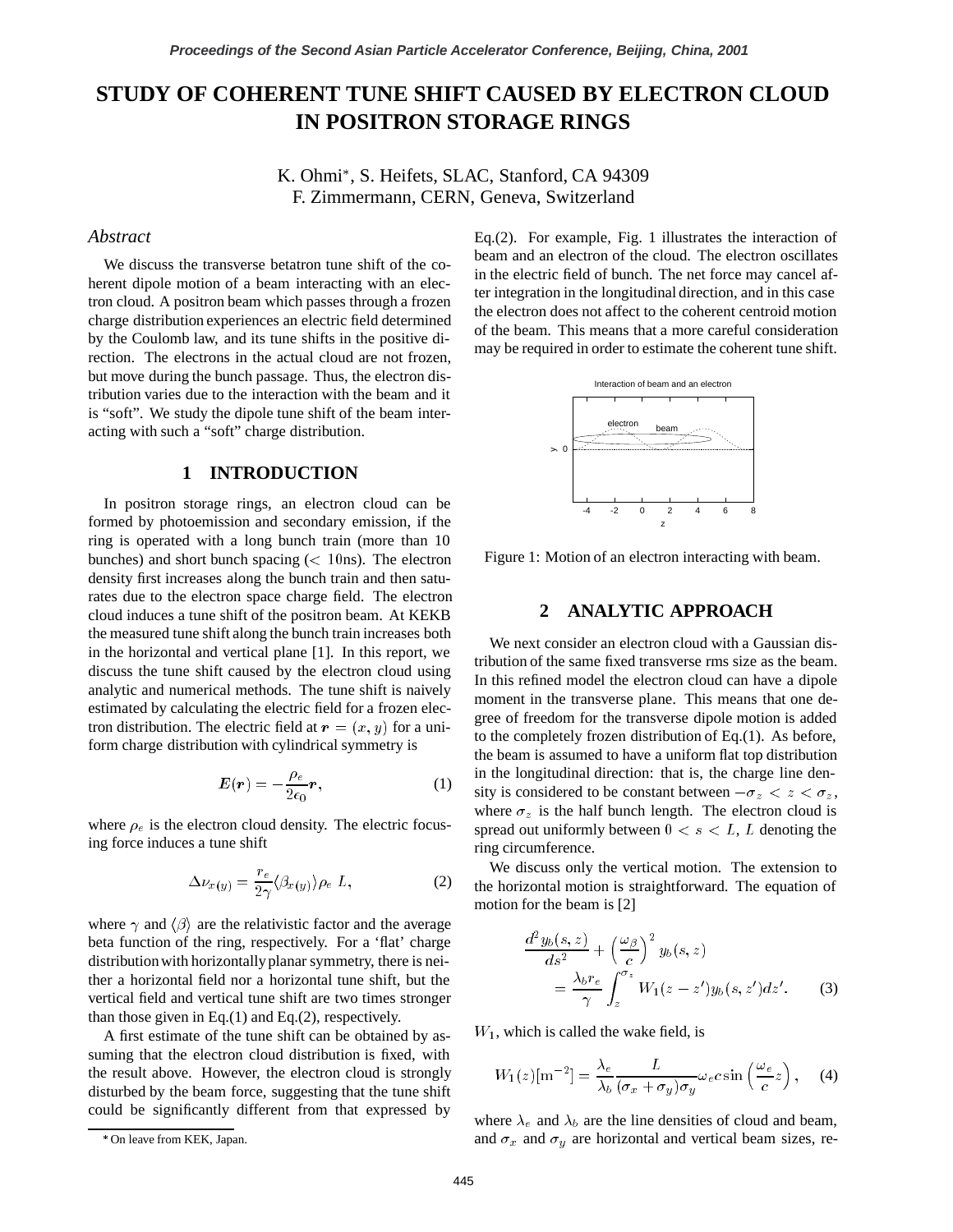spectively.  $\omega_e$  is the angular oscillation frequency of electrons interacting with the beam,

$$
\omega_e^2 = \frac{\lambda_b r_e c^2}{(\sigma_x + \sigma_y)\sigma_y}.\tag{5}
$$

Second term of Eq.(4) is a betatron angular frequency corrected by electric field of electron cloud,

$$
\omega_{\beta} = \omega_{\beta 0} + \frac{\lambda_e r_e c^2}{2\omega_{\beta 0} \gamma (\sigma_x + \sigma_y) \sigma_y}.
$$
 (6)

If we consider only Eq. $(6)$ , the tune shift is the same as Eq.(2). Including also the effect of the wake field, the tune shift of the coherent dipole mode becomes [3]

$$
\Delta\omega_{\beta,\,\text{coh}} = \frac{\omega_b^2}{2\omega_\beta} - i\frac{\lambda_e \sigma_z r_e c}{\gamma T_0 \omega_\beta} \int_{-\infty}^{\infty} d\omega Z_1(\omega) g_{00}(\omega)^2
$$
 (7)

where  $g_{00}$  is a function referring to an unperturbed distribution in the longitudinal phase space, and  $Z_1(\omega)$  is impedance due to the electron cloud, which is the Fourier transform of the wake field. The imaginary part of  $Z_1$ which contributes to the tune shift is expressed by,

$$
\mathrm{Im}Z_{1}(\omega) = \frac{\lambda_{e}L}{\lambda_{b}c(\sigma_{x} + \sigma_{y})\sigma_{y}} \left(\frac{1}{\omega - \omega_{e}} + \frac{1}{\omega + \omega_{e}}\right).
$$
\n(8)

For a uniform beam of  $-\sigma_z < z < \sigma_z$ ,  $g_{00}$  is

$$
g_{00} = \frac{1}{2} \sqrt{\frac{c}{\omega \sigma_z}} J_{1/2} \left( \frac{\omega \sigma_z}{c} \right) = \frac{1}{\sqrt{2\pi}} \frac{c}{\omega \sigma_z} \sin \frac{\omega \sigma_z}{c}.
$$
 (9)

Performing the integral of Eq.(7), the tune shift is

$$
\Delta \omega_{\beta, \text{coh}} = \frac{\omega_b^2}{2\omega_\beta} \frac{c}{2\omega_e \sigma_z} \sin \left( \frac{2\omega_e \sigma_z}{c} \right). \tag{10}
$$

In the short bunch limit ( $\sigma_z \to 0$ ), the tune shift is

$$
\Delta \omega_{\beta, \text{coh}} = \frac{\omega_b^2}{2\omega_\beta}.
$$
 (11)

This is the same as Eq.(2). Since the electrons do not move during the passage of the short bunch, in this case the tune shift is determined by the static charge distribution.

For a longer bunch, the tune shift oscillates and decreases. In the extremely long bunch limit we obtain

$$
\Delta \omega_{\beta, \text{coh}} = 0. \tag{12}
$$

This behavior is consistent with our image drawn in Fig. 1.

#### **3 NUMERICAL APPROACH**

We estimate the tune shift using a numerical method. The simulation for the calculation of the wake force is performed following the same procedure as was used for studying a short range wake field of electron cloud in Ref. [2]. We consider an electron cloud with a transverse size represented by macro-particles and a microbunch train along  $z$  with a very narrow spacing. We can

simulate an electron cloud of arbitrary distribution and with any size of the macro-particles.

To estimate the wake field, in Ref. [2] we have calculated the kicks which the micro-bunches experience from the electron cloud, when the "first" micro-bunch passes through the cloud with a finite transverse displacement smaller than the rms beam size. On the other hand, to estimate the tune shift we now calculate the kicks, when "all" micro-bunches are displaced by an equal amount with respect to the center of the electron cloud. The tune shift is obtained by integrating the kicks along  $z$ . We estimate the tune shift for the parameters of KEKB : i.e.,  $\sigma_x = 420 \mu \text{m}$ ,  $\sigma_y = 60 \,\mu$ m,  $N_+ = 3.3 \times 10^{10}$ , and  $\sigma_z = 5$ mm. The cloud density is assumed to be  $\rho_e = 10^{12} \text{ m}^{-3}$ . The tune shift linearly depends on the cloud density, since all electrons are assumed to move independently (we ignore the space charge force acting between them, which is small compared with the attractive beam force). The calculations are performed for various sizes of the electron cloud with an initially Gaussian distribution. The cloud size is characterized by  $(\Sigma_x, \Sigma_y)$ , quoted in unit of the beam size  $(\sigma_x, \sigma_y)$ . For example, in this convention the electron line density  $\lambda_e$ for  $(a, b)$  is  $a \times b$  times that of (1,1).

We begin the discussion with the vertical tune shift. Figure 2 shows the vertical kicks which micro-bunches experience for various cloud sizes. For  $(1,1)$ , the kicks oscillate like a cosine function. Their amplitude and frequency are consistent with the analytical expression. Integrating the kicks along the bunch, we get the same tune shift as in Eq.(10). Hence, for a small cloud size the analytical formula of Eq.(10) is reproduced by the numerical method.

Increasing the cloud size, the feature of the kicks changes substantially. For (5,5), the kicks still have a sinusoidal shape, but their oscillation frequency decreases. For (20,20) and (50,50), the kicks are nearly constant. The kick which the first micro-bunch experiences is the same as that in Eq.(1), that is, the tune shift is expressed by Eq.(2), or its equivalent for non-circular symmetry. Contrary to our conjecture, the result agrees with that for a frozen distribution. The value of the kick saturates for a cloud size around (20,20). In contrast, the vertical wake field saturates for increasing cloud size already at a value of about (5,5) [2]. This demonstrates that electrons at larger amplitudes contribute to the tune shift. Electrons with large amplitudes have a much slower oscillation frequency than those near the beam center. In particular, they almost do not move during a bunch passage and give rise to a static force acting on the beam. We have also calculated the kick for (20,50). It is 10% smaller than those of (20,20) and (50,50). This result is peculiar; that is, the kick of (20,50) is less, though the cloud size is larger than for (20,20). A similar variation with the cloud aspect ratio is seen in the horizontal plane.

We next discuss the horizontal tune shift. Figure 3 shows the horizontal kick which micro-bunches experience for various cloud sizes. For  $(1,1)$ , the kick is consistent with the analytical evaluation. Increasing the size of the electron cloud, the kick seems to saturate for (10,10), (20,20)